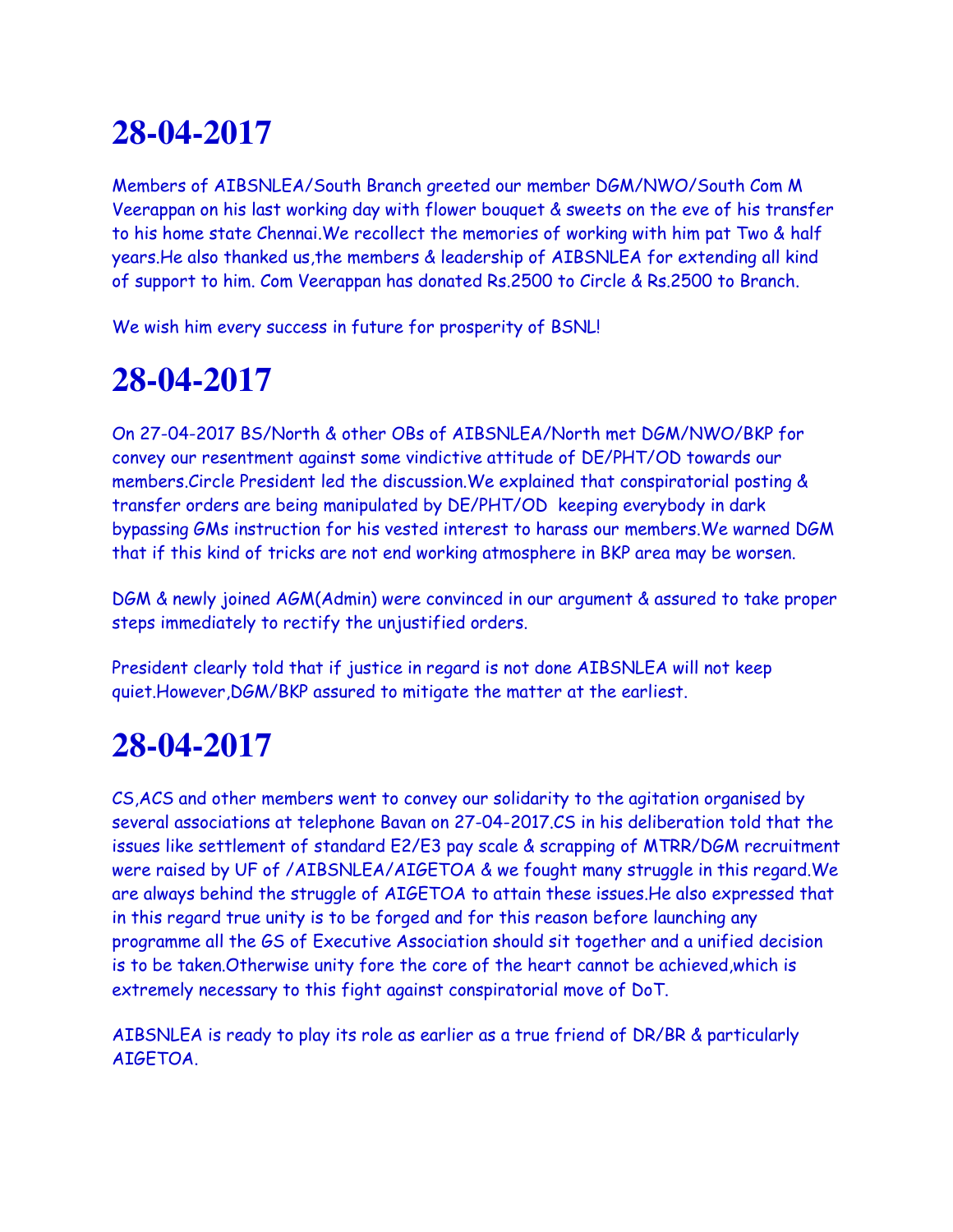Mother of Com.Raju Roy OS/AIBSNLEA/South Branch breathed her last on 24-04-2017 morning.She was suffering from ailments sine few months.We convey our deepest condolence to Com.Raju & bereaved family.May her soul RIP. Our comrades including BS,AFS & other members will go to console at Raju's place.

# **26-04-2017**

**GS Writes to:**

**The GM (FP)** BSNL Corporate Office, **regarding Request for transfer / posting / cancellation / retention in the Cadre of Accounts Personnel[<<<Click here for letter>>>>](http://www.aibsnleachq.in/GMFP_170425.pdf)** 

### **26-04-2017**

CS,ACS & President met GM(HR) & Discussed the following items:

**1.Case of Sri P K Mondal DE/NSCBTTC:** We reminded GM about his commitment to resolve Faculty Allowance issue of Sri Mondal, GM told that due to his hectic schedule he could not take the case to CGM,early settlement is assured.

**2.JTO posting case:** We reminded him that as per CGMs views expressed in several development meeting most of the fresh JTOs are to be posted in External & Marketing field.GM assured most of the JTOs are posted in Area from where they came & it is the responsibility of Area to post them as per their requirement.

**3.Pensioner ID Card:** We brought to the notice of GM that ID cards to the Pensioners are not being issues during past few months causing several difficulties.GM inquired the matter instantly and informed that due to some technical problem the cards are not being issued.It will be issued soon in collaboration with some external agency.

**4.Filling up of vacant DGM/DE posts:** Due to bulk struck off in ERP of SDEs/DEs several post of DE(LA) & DGM(LA) are lying vacant in the field causing disruption of work.We requested fresh list for SDE(LA) ,DE(LA) & DGM(LA) should be prepared by HQ among those who attained the respective scale through EPP. Accordingly,order may be issued maintaining seniority.LLA arrangement practice may be avoided as far as practicable.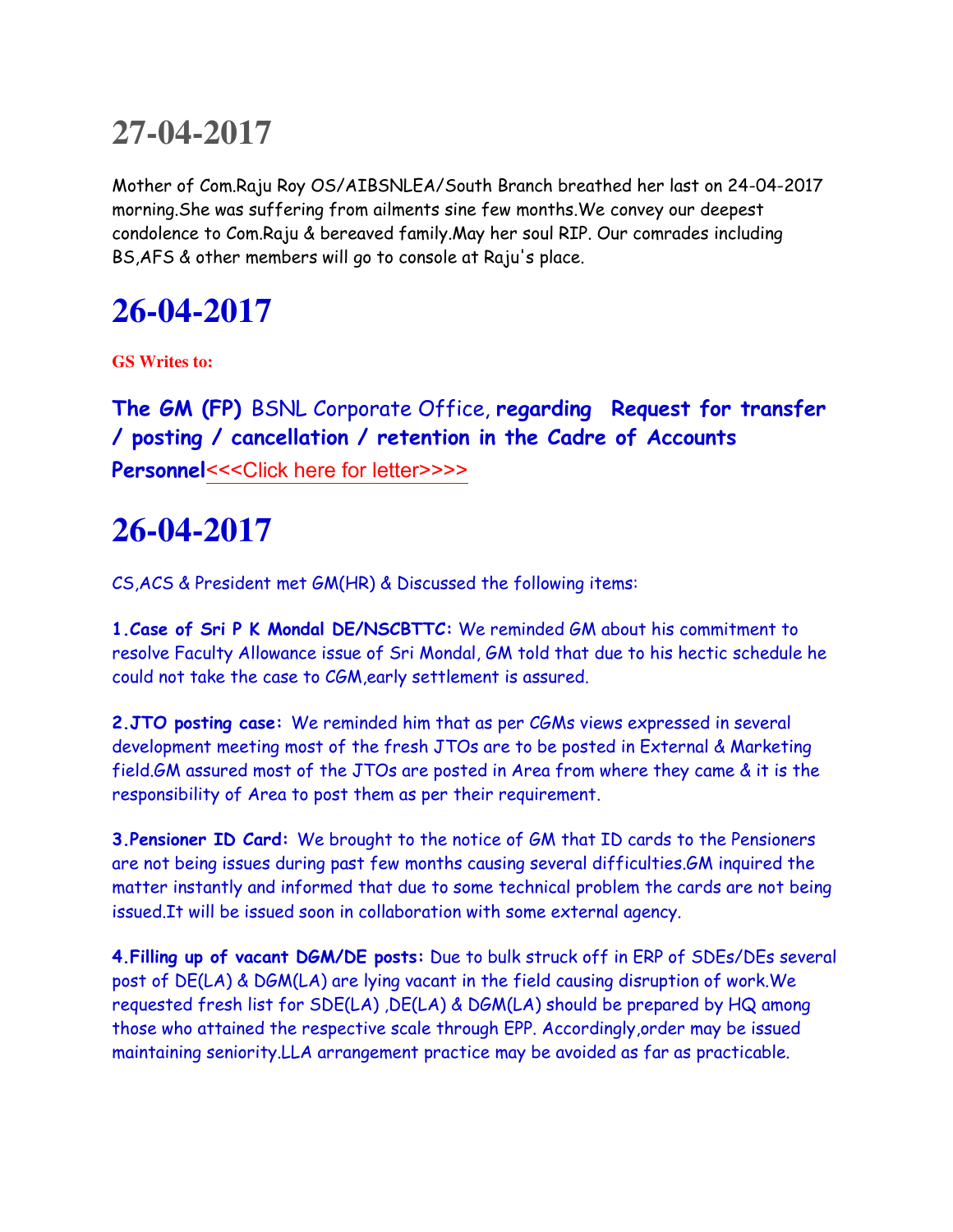Options may be called for from the juniors also if sufficient numbers of candidate not found. GM appreciated our view ans assured to make early steps.

**5.Some seeking transfer Cases:** We reminded GM of some long pending request transfer cases.GM assured to accommodate as far as practicable during posting of new incumbents who are coming from other state to CTD. Request for release of executives came from other states will only be considered after completion of two years.

**6.Training of LICE qualified JEs:** We requested to arrange for early training LICE qualified JEs in order to fill up shortage in the field. GM assured as soon as training programme will be received from BRBRAITT,Jabalpur CTD will release the candidates.

The meeting ended in a harmonious atmosphere & we thanked GM(HR) for his co-operation.

### **26-04-2017**

After meeting with GM(HR) we met GM(F) in his chamber and handed over a copy of letter requesting to retain Accounts Personnel in CTD until the Audit is over.We also discussed some problems regarding transfer & posting in units like south BA and others.We also proposed to consider stand alone CAO(LA) posting amongst the Sr.AOs where ever necessary.GM appreciated our views and assured to consider.

# **26-04-2017**

CS writes to CGM/CTD about retention of Accounts Personnel liable to be transferred until Auditing is over.( click to see letter)

### **25-04-2017**

#### **Congratulation!**

Due to our constant persuasion & active support of our beloved GS,CHQ modification of posting order of Sri Joydeb Samaddar in the grade of DGM(F) at WBT issued today by BSNL CO.We are extremely thankful to AIBSNLEA/CHQ as well to Sri Samaddar for his loalty & faith towards our great organisation. (click to see order)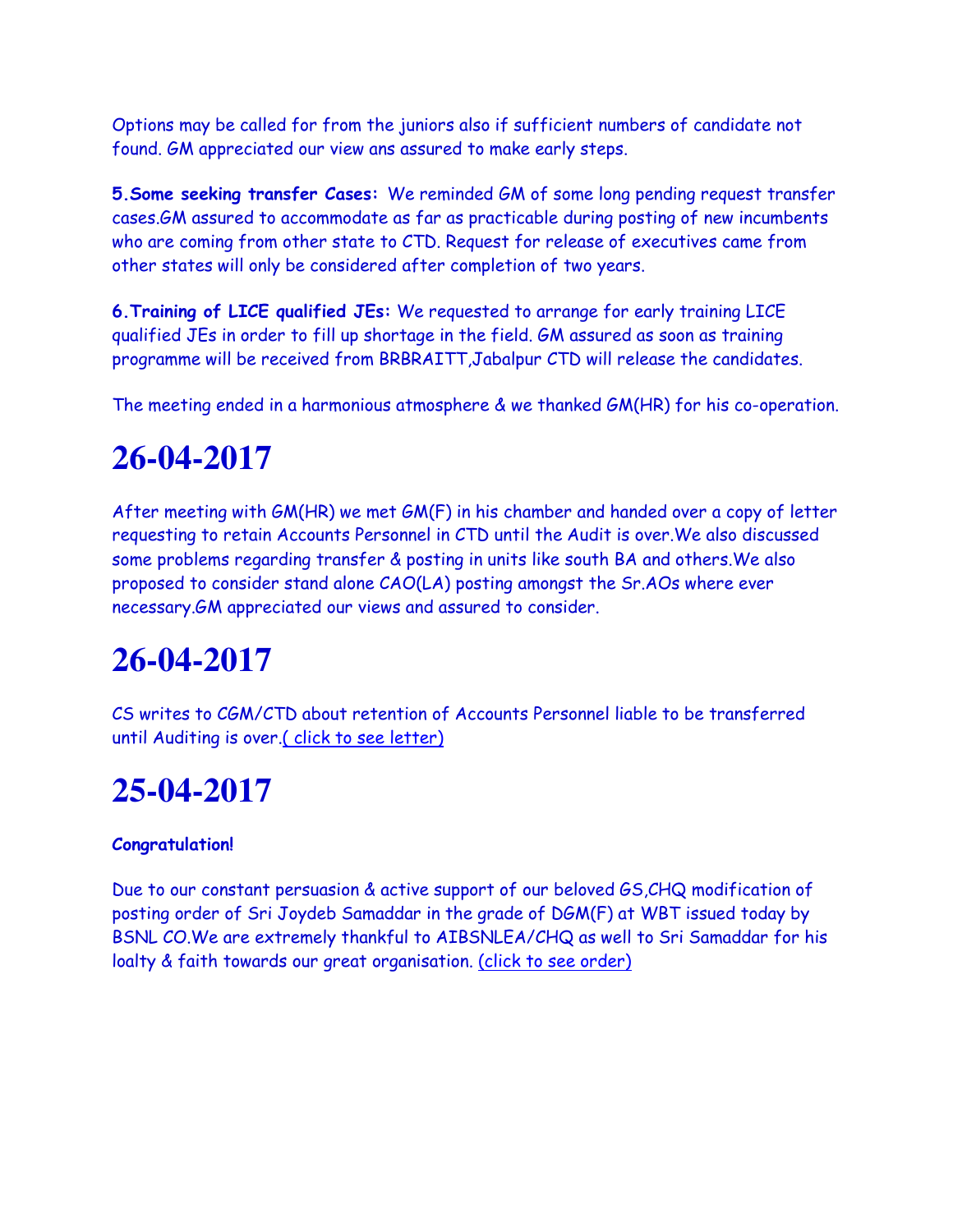#### **AIBSNLEA supports AIGETOA agitation**

**AIBSNLEA has extended its support to the agitation of AIGETOA in view of the common demands for which we jointly struggled in the past under the banner of United Forum of BSNL Executives' Associations. The arbitrary notification of E1A & E2A intermediatory pay scales by DoT has lowered the status of JTO & SDE equivalent executives. Future recruitment of JTO & JAO will take place in E1 pay scale only. This fact was well known that DoT has processed E1A & E2A intermediatory pay scales then how the said Majority Executive Association has allowed its notification. In the recent referendum of Executives' Associations, Majority Association has been given all negotiation powers on policy matters concerning to the executives in BSNL. Hence, the Majority Association just after the notification of these intermediatory pay scales should have exhausted all negotiation channels in BSNL & DoT to get withdrawal of this notification instead of jumping into agitation directly. However, it is up-to them to take such decision. AIGETOA has preferred to align with the Majority Association for the settlement of HR issues leaving aside the platform of United Forum of BSNL Executives' Associations comprising AIBSNLEA, AIGETOA & AITEEA.**

**AIBSNLEA, eventhough is committed to support AIGETOA in their efforts for settlement of the genuine HR issues but AIBSNLEA can't be mortgaged to some association. AIBSNLEA is struggling for getting limited Trade Union Facilities at All India Level/Circle Level & SSA Level with BSNL Management and through court cases.**

**At present after the referendum process AIBSNLEA CHQ, Circles & SSAs are not mentally prepared for the agitation. In case the CHQ Office Bearers, Circle/District Office Bearers & Members are victimized by the management, AIBSNLEA does not have any recognized channel to save them.**

**In view of this, AIBSNLEA decided to extend its solidarity support to AIGETOA struggle. We extend our best wishes and support for the success of their struggle & settlement of HR issues.**

## **24-04-2017**

#### **Congratulation!**

Due to our constant persuasion & active support of our beloved GS,CHQ promotion order os Sri Sumit Saha to the post of SE(Electrical) issued today.This is an end of discrimination to Sri Saha whose name was unjustifiedly left out (click to see order).

### **24-04-2017**

#### GS Writes to:

**1. Shri Anupam Srivastava,** CMD BSNL, **regarding CPSU cadre hierarchy - Our protest against the deviations from the recommendations of the Khan Committee.** <<< Click here for letter>>>>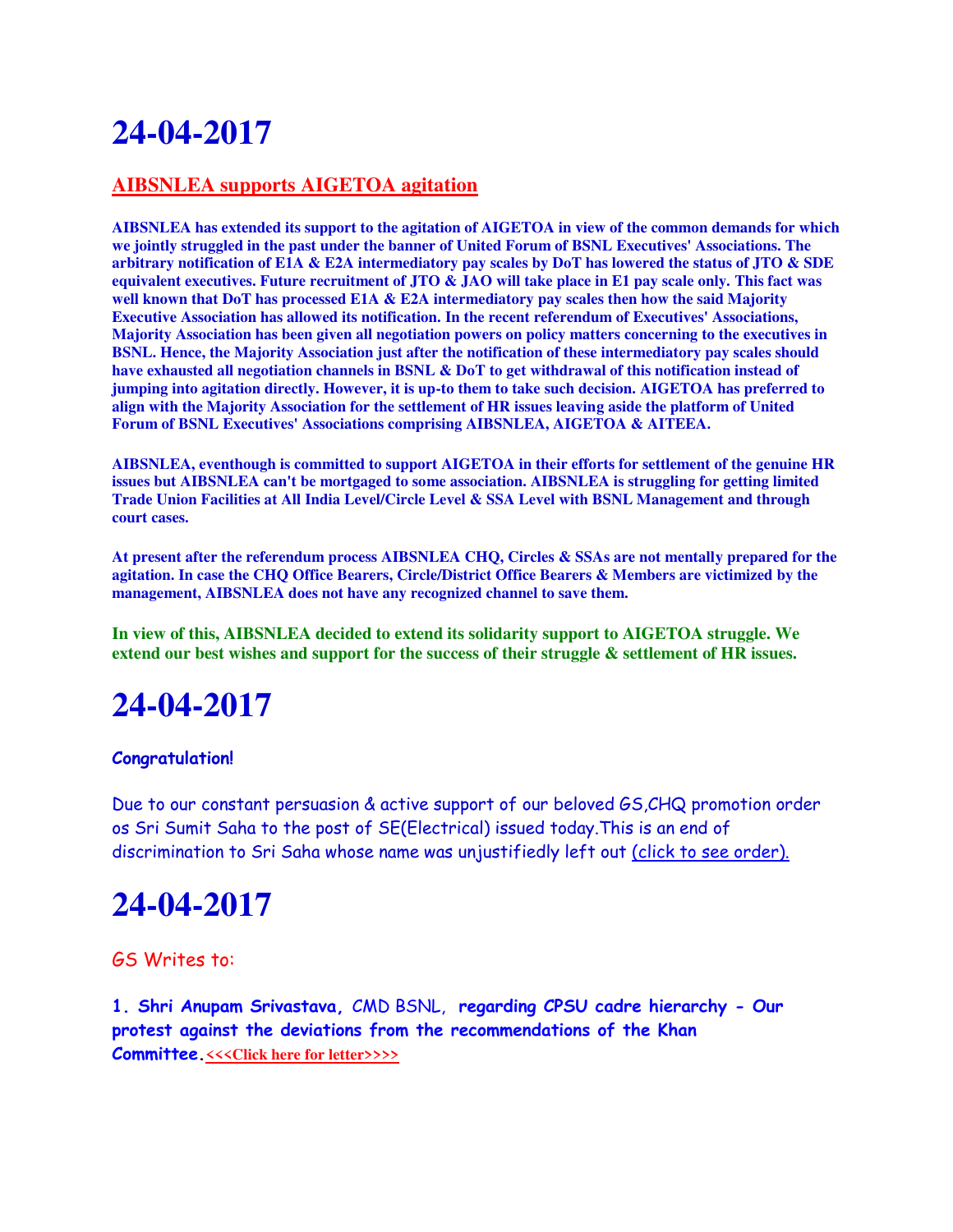2. **Smt. Sujata Ray,** Director (HR), BSNL Board **requesting for conducting CPC for promotion of JTO (C/E) to the grade of SDE (C/E) under SCF guota**  $\leq\leq$  Click here for letter>>>>

3. **Smt. Sujata Ray,** Director (HR) BSNL Board requesting **for conducting CPC for promotion of SDE(C)** to the grade of EE(C)  $\leq$   $\leq$  Click here for letter>>>>

# **22-04-2017**

CTD received Appreciation Letter from BSNL CO for Enterprise Business(EB) at Convergence Hall,Ballygunge Place on 21-04-2017.We are proud for this performance.

### **21-04-2017**

Circle VP Com.Sumitra Roy has undergone knee replacement surgery successfully at Nightingle Hospital today.Com.Somnath Dey FS/TB Branch was present at the time of operation.We pray for early recovery of Sumitradi.

# **21-04-2017**

Com.T Narendra Org.Secretary AIBSNLEA/South Branch has been transferred to his hometown at Hyderabad.On his last working day at CTD on 20-04-2017 BS,Teasurer and other members of AIBSNLEA/South alongwith ACS,OS assembled at Alipur Exch to greet him.We recall Narendra's contribution towards Department,his sincerity,politeness and organising capacity for Association.

We wished him active and fruitful life which will enrich BSNL as well as AIBSNLEA.

## **21-04-2017**

Transfer and postings in the grade of Accounts Officer / Sr. Accounts Officer:BSNL Corporate Office issues long awaited request / Hard Tenure Request / Cancellations / Re-Allotment / Retention and Long Stay transfer and posting orders in the grade of Accounts Officer / Sr. Accounts Officer. The request of CHQ President Shri S Sivakumar is also considered for his transfer from STR to BSNL Corporate Office.

[<<<Click here for the orders>>>>W](http://www.aibsnleachq.in/Transfer%2021.04.2017.pdf)e are very much anxious that the requests from CTD have not been considered.CS,President already contacted to CHQ regarding this discrimination,we hope soon measures will be taken.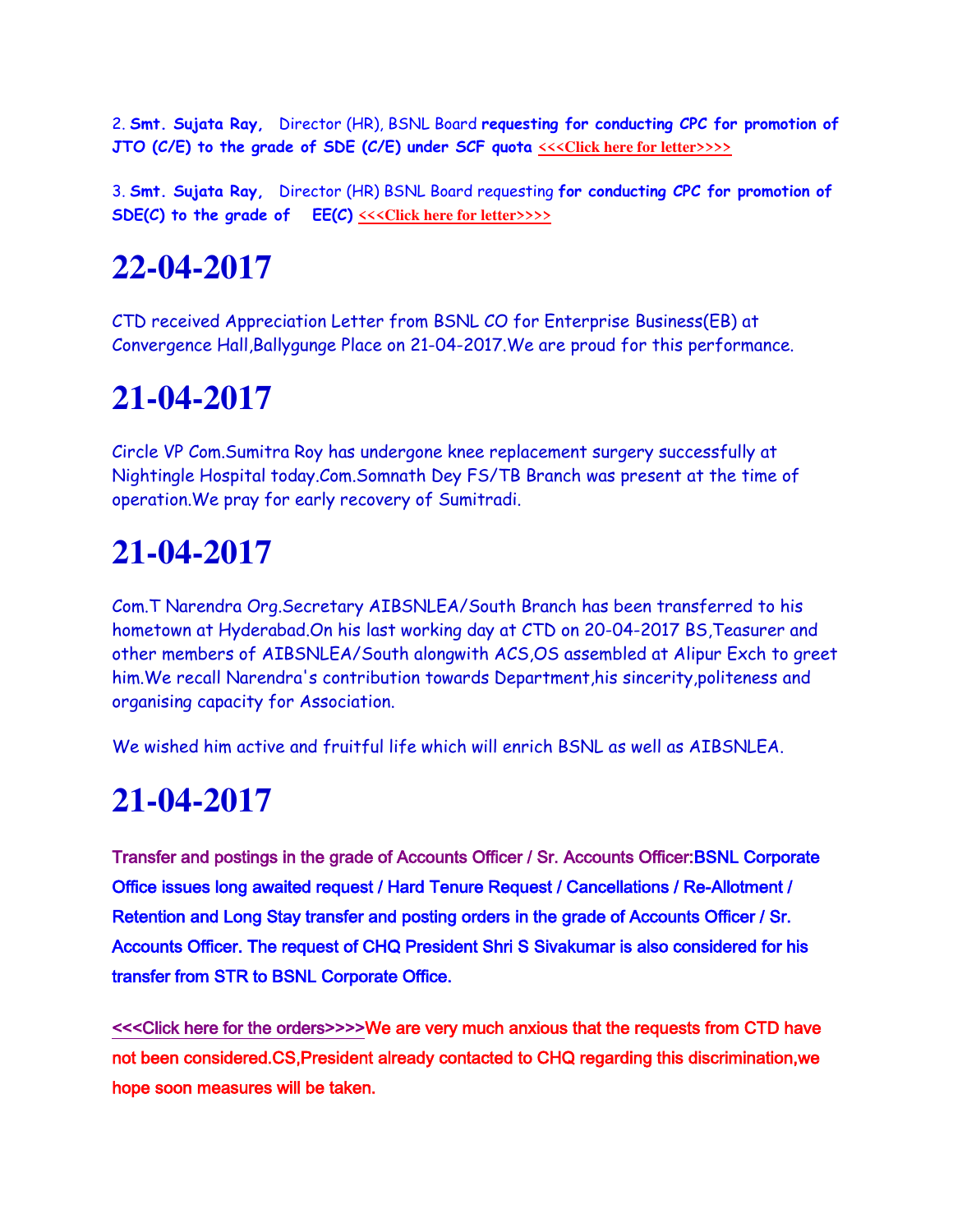#### **Central Working Committee (CWC) meeting of AIBSNLEA**

AIBSNLEA notifies for its  $2<sup>nd</sup>$  Central Working Committee meeting after the  $5<sup>th</sup>$  All India Conference Mysuru (Karnataka) to be held at **RTTC, Trivandrum on 11th and 12th August 2017** to transact the following agenda:

**1. Discussion and decision on organizational matters post Membership verification.**

2.**Discussion and decision onthe issues of importance of service/welfare matters especially issues related to:**

**(i) Implementation of Standard IDA Scales instead of intermediate E1A and E2A pay scales for BSNL Executives,**

**(ii) CPSU Cadre Hierarchy and abandon of MTRR/DGMRR,**

**(iii) CPCs to fill up the vacant CGM/GM/DGM (Eng)/DGM (Fin), DE/CAO, SDE(T)/AO equivalent posts,**

**(iv) Modification in MSRRs & Executive Transfer Policy,**

**(v) Notional Pay Fixation w.e.f. 01.10.2000 of JTOs/SDEs (C/E/Arch/TF) Engg. Wings and PA Cadre,**

**(vi) Approval of BSNL Board on pending HR issues cleared by BSNL MC,**

**(vii) Pay anomaly wherein seniors are drawing less pay than Juniors,**

**(viii) Restructuring of AD (OL) Cadre and**

**(ix) BSNL MRS etc.**

**3. Discussion and decision on the implementation of 3rd PRC recommendations for Executives in BSNL.**

**4. Discussion and decision on burning items related to viability of BSNL i.e. Creation of BSNL's Tower Subsidiary, merger of BSNL & MTNL, Payment of Pension contribution on actual basic, Procurement of stores / material, Rental / Tariffs, Strategies on Sales & marketing etc.**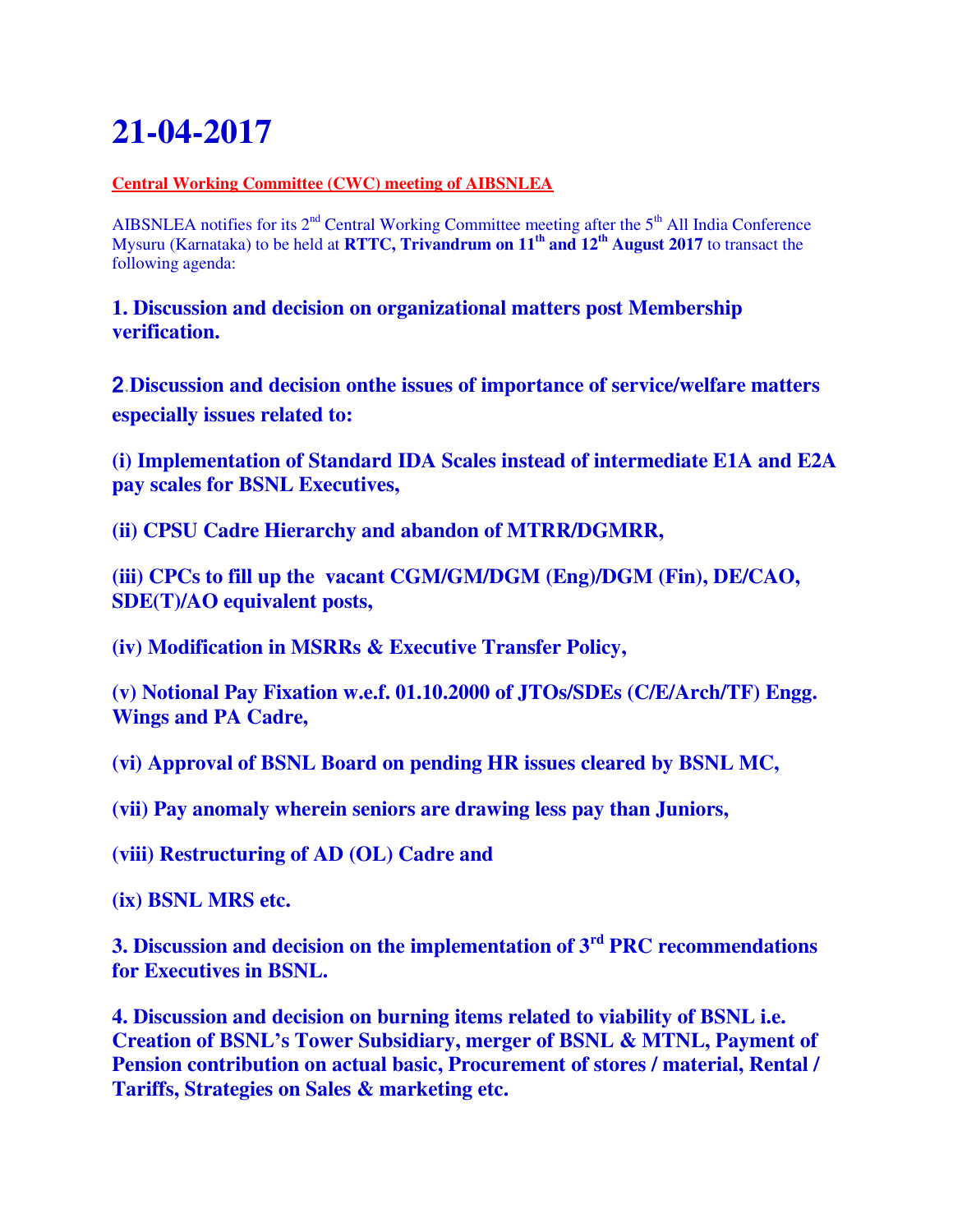**5. Discussion and decision on the relative activities of other Executive Associations and Non-Executive Unions.**

**6. Any other items with the permission of chair.**

**All CHQ Office Bearers, Advisors, Consultants, Circle Presidents, Circle Secretaries and Central Working Committee members of AIBSNLEA are requested to attend the meeting. Detailed Programme / agenda shall be circulated at the venue well before start of the meeting.** *The CHQ Office Bearers, Advisors and Consultants meeting will be arranged at the same venue on 10thAugust 2017 at 18.00 Hrs.*

#### [<<<Click here for the notification>>>>](http://www.aibsnleachq.in/CWC%20Notice.pdf)

**Detailed instructions for smooth conduction of the CWC follows....**

### **19-04-2017**

**Meeting with Director (HR), BSNL Board, New Delhi: GS, AGS (HQ) met with Director (HR) and discussed regarding:**

(1) Additional facilities to AIBSNLEA: We requested for grant of special CLs to the office bearers of AIBSNLEA for attending organizational activities and smooth functioning of the Association. Director (HR) assured an early action in this regard.

(2) Approval of BSNL Board on the HR issues cleared by BSNL MC: We requested for an early approval of BSNL Board on the pending HR issues cleared by BSNL MC long before i.e. E1+5 advance increments benefit to JTO(SRD)/JAO 2013 batch & PA Cadre, diversion of 50% MT quota CAO posts to Seniority quota, modification in SDE RR & E5 toE6 grade time bound promotions to DGM(Adhoc) etc. Director(HR) mentioned that as soon as HR Plan of BSNL is approved by BSNL Board, immediately all these pending HR issues will also be approved by BSNL Board. She assured an early action in this regard.

(3) Posting of LDCE qualified JTOs in SDE grade: Director(HR) mentioned that as soon as the modification in SDE RR is approved by BSNL Board and she will discuss a Sr. Advocate to take out the way for promotion in view of Hon'ble High Court Chandigarh judgment & SLP filed in Hon'ble Supreme Court in this regard.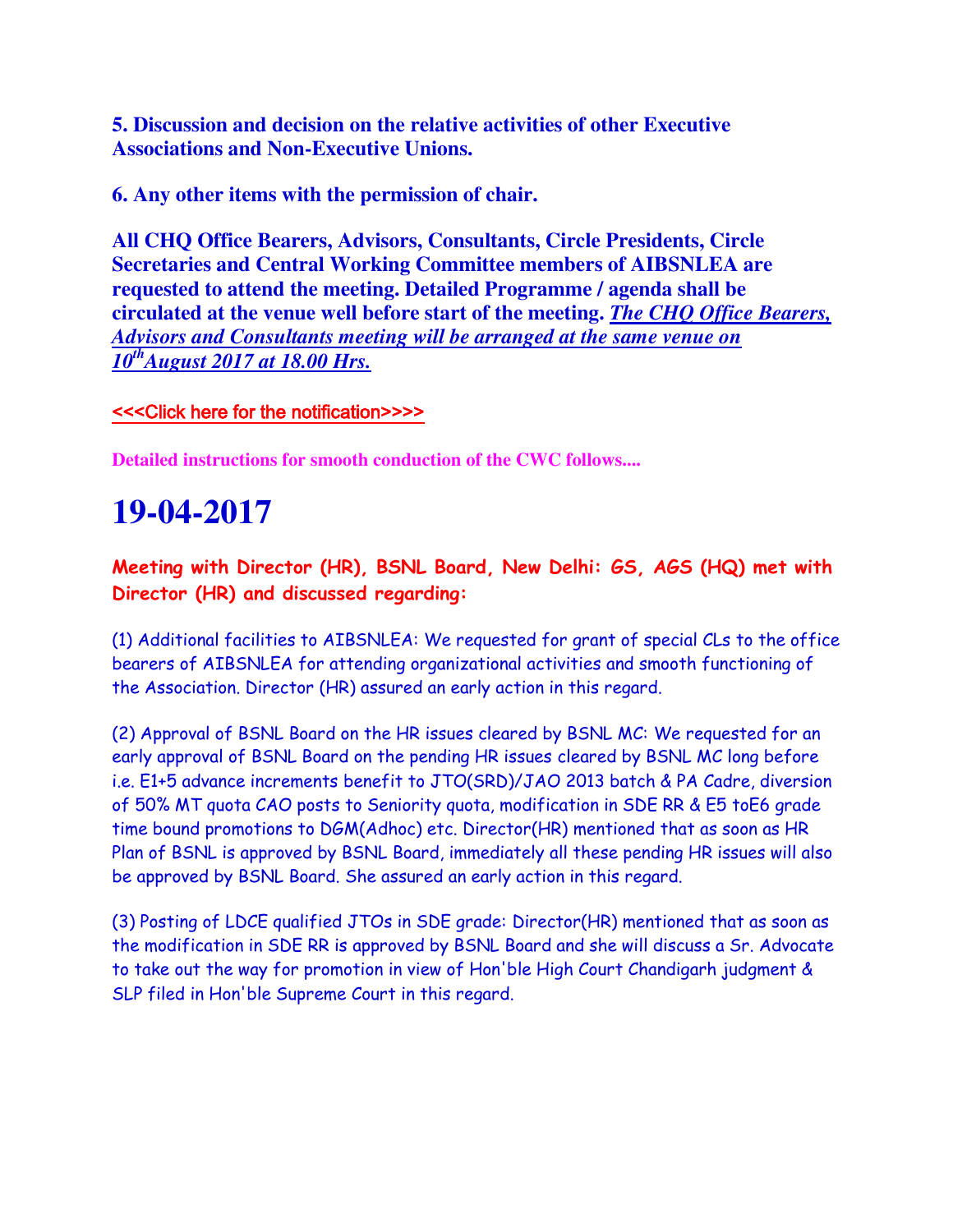#### **Active support of AIBSNLEA to the agitation programmes being launched by Joint Forum of BSNL Executives' Associations :**

AIBSNLEA extends its its active support to the agitation programmes being launched by the Joint Forum of BSNL Executives' Associations in view of the common HR issues of Executives raised in the charter of demands as the settlement of the important issues is more important rather than the credit who so ever takes it.

Further, at this juncture, AIBSNLEA suggests to have a single Executive Association by merging all the existing Executive Associations in BSNL. Single Executive Association will have a great strength and bargaining power to impress upon the DoT Administration as well as BSNL Management and to provide a safe umbrella to the entire executive fraternity of BSNL. This concept is available in many PSUs.

[<<<Click here for the letter>>>>](http://www.aibsnleachq.in/JF_180417.pdf)

# **18-04-2017**

#### Revised IDA rates w.e.f 01.04.2017:

BSNL Corporate Office issues instructions regarding revised IDA rates @117.1% w.e.f. 01-04-

2017 for BSNL Employees / Pensioners.

[<<<Click here for the letter>>>>](http://www.aibsnleachq.in/IDA_April_2017.pdf)

## **18-04-2017**

#### 48 Hrs Relay Hunger Strike at BSNL CO on 18th and 19th April 2017 and other programs by SNEA withdrawn:

BSNL Corporate Office has circulated that the SNEA has withdrawn the 48 hours Relay Hunger Strike at BSNL CO on 18.04.2017 to 19.04.2017 and Relay Hunger Strike at BSNL CO / Circle / SSA HQs on 25.04.2017 to 28.04.2017.

[<<<Click here for the letter>>>>](http://www.aibsnleachq.in/STRIKE_SNEA.pdf)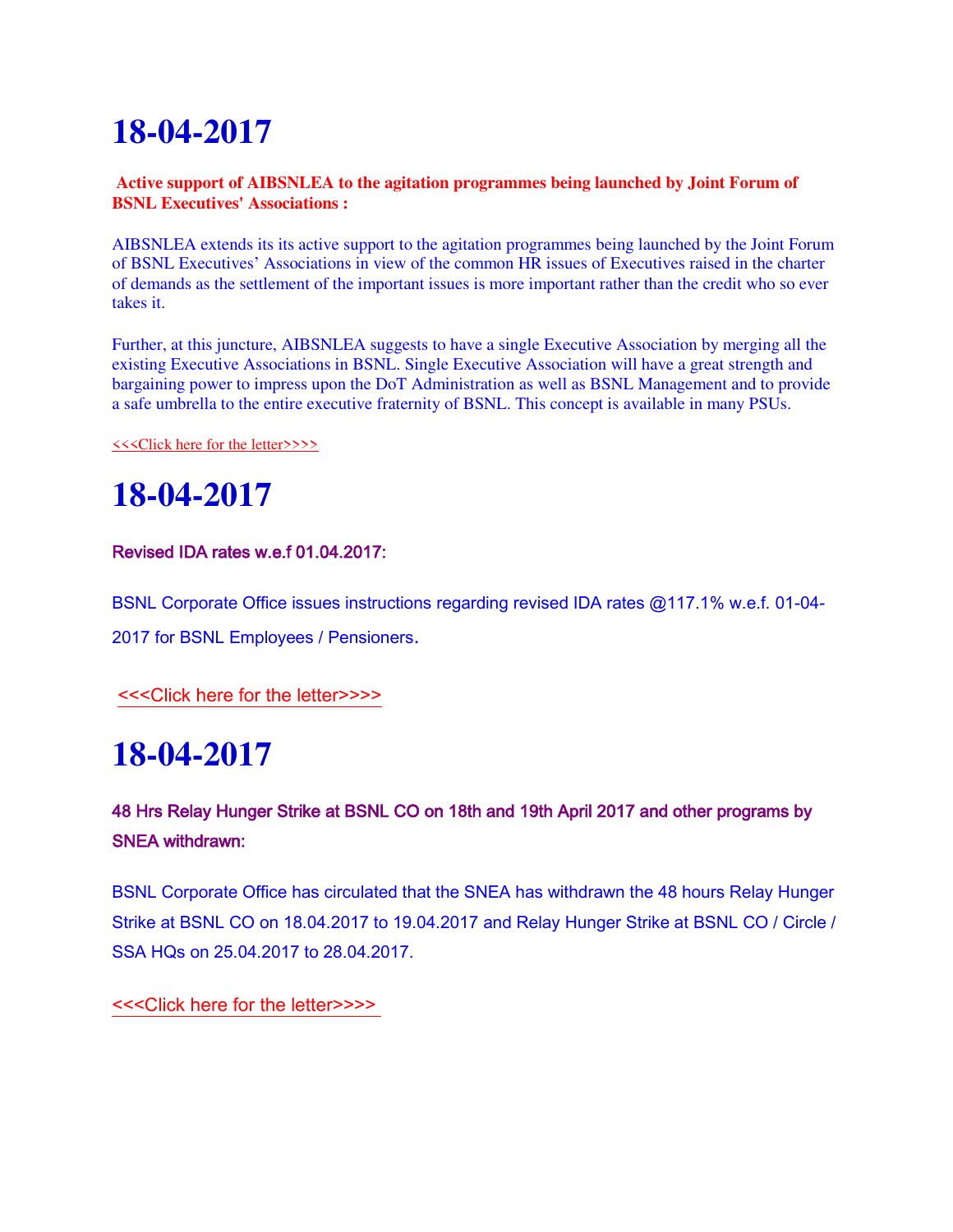CS & President met GM(S & M) regarding unjustified disconnection of RSTC of Com.Badal Mondal CAO & resolved the issue appropriately.GM accepted our proposal,soon the case will be solved.

# **12-04-2017**

As a token of solidarity AIBSNLEA/CTD members present at the Lunch Hour in the Programme called by SNEA against the degradation of executive pay scale by DoT.ACS(HQ) addressed the gathering saying that AIBSNLEA is always in favour of executives' unity.But this unity should be based upon mutual trust & belief.Otherwise the Unity will be meaningless.To combat the conspiracy of DoT & BSNL CO we should be united from the core of our heart,by blaming other associations unity can't achieved in true spirit.

Only United struggle could ensure our victory against all type of derogatory steps including recruitment of MT/DGM ,etc to degrade and divide the Executives of BSNL.

# **11-04-2017**

**OUTDOOR MEDICAL ALLOWANCE WITHOUT VOUCHER RESTORED FOR PENSIONERS** 

 **BSNL CO has issued the orders allowing pensioners for payment of fixed medical allowances limited to 50% of the annual eligibility and payable in 4 quarterly installments. This payment will be taxable and BSNL will review the order after 6 months. Pensioners willing to have the facility may apply immediately quoting the order. <[<ORDER>](http://www.aibsnlretd.org/RetdEmployeeswithout%20voucher.pdf)>**

# **10-04-2017**

 **Ongoing agitation program of SNEA - stand of AIBSNLEA**

AIBSNLEA extends its solidarity support to SNEA agitation programme i.e. Dharna on 11.04.2017 and Relay Hunger Strike with effect from 25.4.2017 to 28.4.2017. All the Circle/District Secretaries are requested to act accordingly.

#### **08-04-2017**

5th Circle Conference of AIBSNLEA WBTC held on 7th & 8th April'17 at Moulali Yuba Kendra, Kolkata.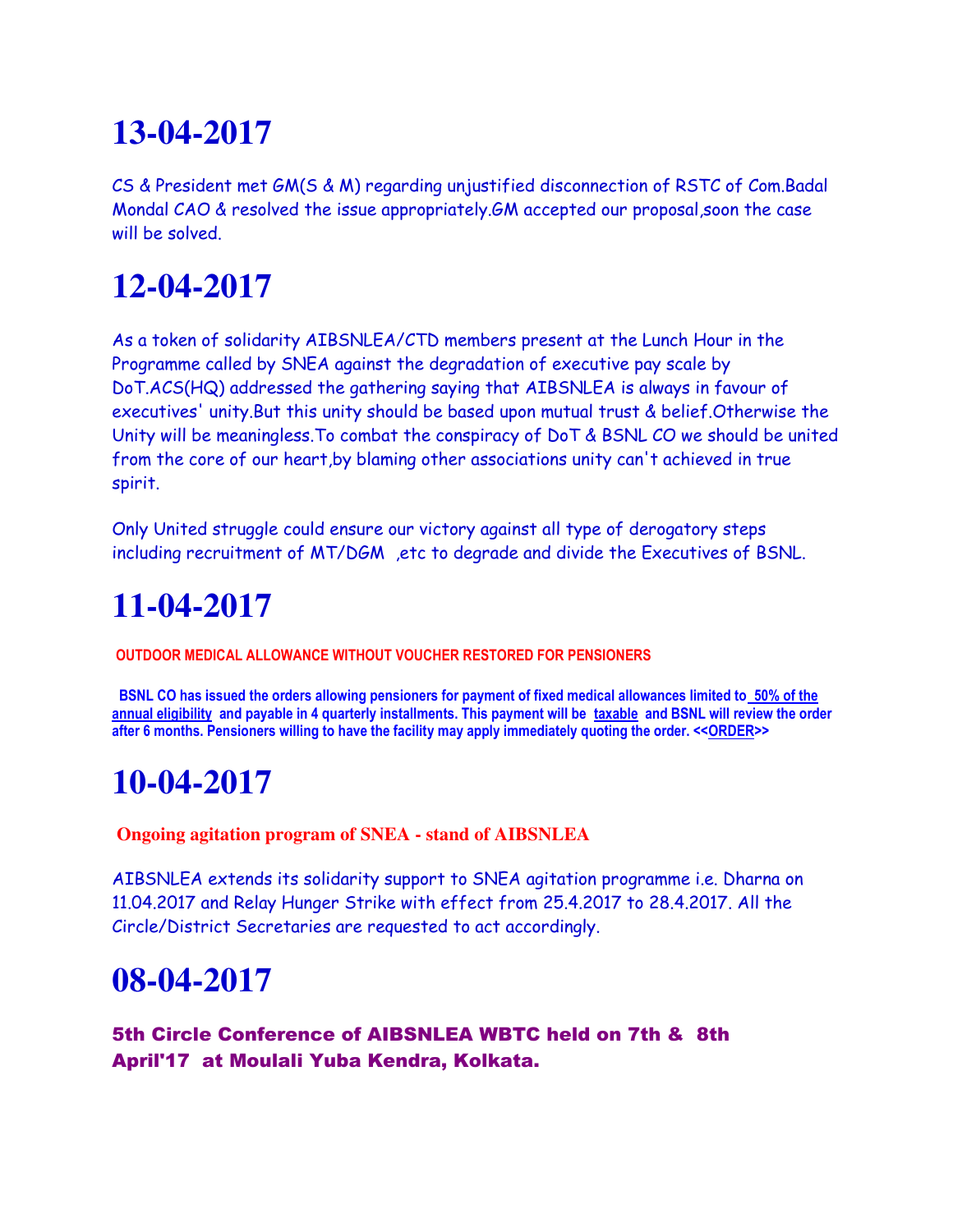On 07-04-2017 in the open session of CC of AIBSNLEA/WB our members attended the OPEN SESSION at 3-00 pm.GS,AIBSNLEA,Com Prahlad Rai addressed the members appraising the present position of the organisation,status of several demands,3rd PRC update and our task regarding latest degradation of pay-scale proposal.

Our CS & OS (E) addressed the gathering and wished the success of the conference.

On the 2nd day i,e 08-04-2017 OS(E) & our leader Com.Amit Gupta acted as the Election Commission. A powerful state committee headed by

The following office bearers were elected unanimously by the august house.

| Circle President         | - Com.Kalyan Halder, CAO (Vigilance), Circle Office, Kolkata |
|--------------------------|--------------------------------------------------------------|
| <b>Circle Secretary</b>  | - Com. Aniruddha Basu, AGM (Genl), Circle Office, Kolkata    |
| <b>Finance Secretary</b> | - Com.Uuttam Kumar Mandal, AO (Cash), Circle Office, Kolkata |

All office bearers took oath of office from Shri Prasun Mukhopadhya, O.S. (East).

Com.Prasun Kr.Mukhopadhay as OS(E) & as CS AIBSNLEA/CTD on behalf of AIBSNLEA/CTD conveyed our best wishes & wholehearted support to the new committee.

## **07-04-2017**

**All members are requested to attend the OPEN SESSION of Circle Conference of AIBSNLEA/WB.Our beloved GS Prahlad Rai will address.BS/North & OS went to welcome GS on 06-04-2017 at the Airport on behalf of AIBSNLEA/CTD.**

### **07-04-2017**

**CS & ACS met GM(HR/Admn.) for persuasion of following cases:**

**1.Faculty allowance of Sri P K Mondal,DE,NSCBTTC:**GM said he will take the case to CGM personally in the next week.

**2.Request Transfer Cases:**GM assured that the cases are being considered,will be settled soon.

**3.Release of DE/SDEs of other state:**GM assured that they will be released soon in consultation with CGM/CTD according to his direction.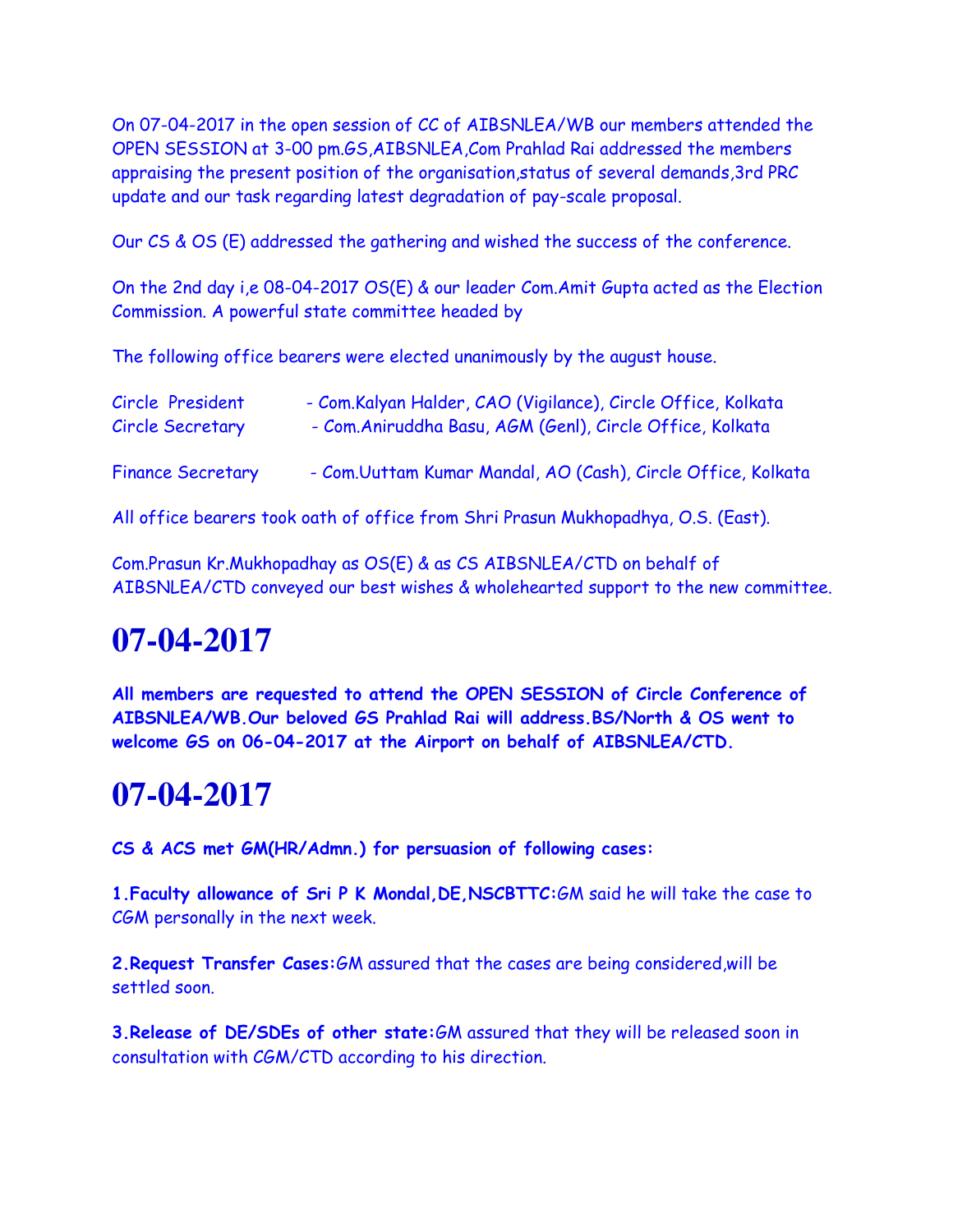**4.Posting of New JTOs:**We requested that new JTOs to be posted under Marketing/External field in order to strengthen those field.GM noted our view and assured to pursue.

# **06-04-2017**

Today at the Lunch hour Demonstration against arbitrary notification of DoT to degrade executive payscale & to end pay anomaly case in JTO/JAO grade all the members of UF (AIBSNLEA/AIGETOA/AITEEA) gathered in the ground Floor of telephone Bhavan. Leaders from all the three organisation addressed the gathering.They opined that the Unity of the executives-is the need of the hour to fight out this discrimination & conspiracy to recruit DGM & MT. Circle Secretary & President of AIBSNLOA attended & addressed the meeting. AIBSNLOA expressed their faith in the unity of executive fraternity to fight out any sinister move of the management.

On behalf of AIGETOA Saikat Das CS,Dinesh Rai ,On behalf AITEEA Vineet Kumar ACS & on behalf of AIBSNLEA Prasun K Mukhopadhyay CS,Tridip Chakraborty President addressed the gathering. Subhahasis Mitra ACS/AIBSNLEA conducted the programme.

### **05-04-2017**

Lunch Hour Demonstration led by AIBSNLEA & AITEEA on  $6<sup>th</sup>$  April, 2017

AIBSNLEA & AITEEA has served a notice for Lunch Hour Demonstration on 06.04.2017 at BSNL Corporate Office / Circle / SSA HQs as a protest against the arbitrary notification of DoT OM dated 28.03.2017 and non-submission of Committee report on Pay anomaly case i.e. Rs. 22820/- as initial basic for JTOs/JAOs recruited post 2007. <<<< Click here for the [Notice>>>>](http://www.aibsnleachq.in/Union_31.03.2017.PDF)

All the CHQ Officer Bearers, Circle/Distt. Secretaries are requested to ensure it a grand success by active participation of all the members. Further course of agitation program will be decided shortly, if need be.

We have requested all the Executives Associations of BSNL i.e. AIGETOA, SNEA(I), AIBSNLOA, BBOA, BASE, BSNLOA, BASE, ABLE etc for their whole hearted support in making the struggle a grand success in larger interest of BSNL executives.

 [<<<<Click here for the Appeal >>>>](http://www.aibsnleachq.in/Union.PDF)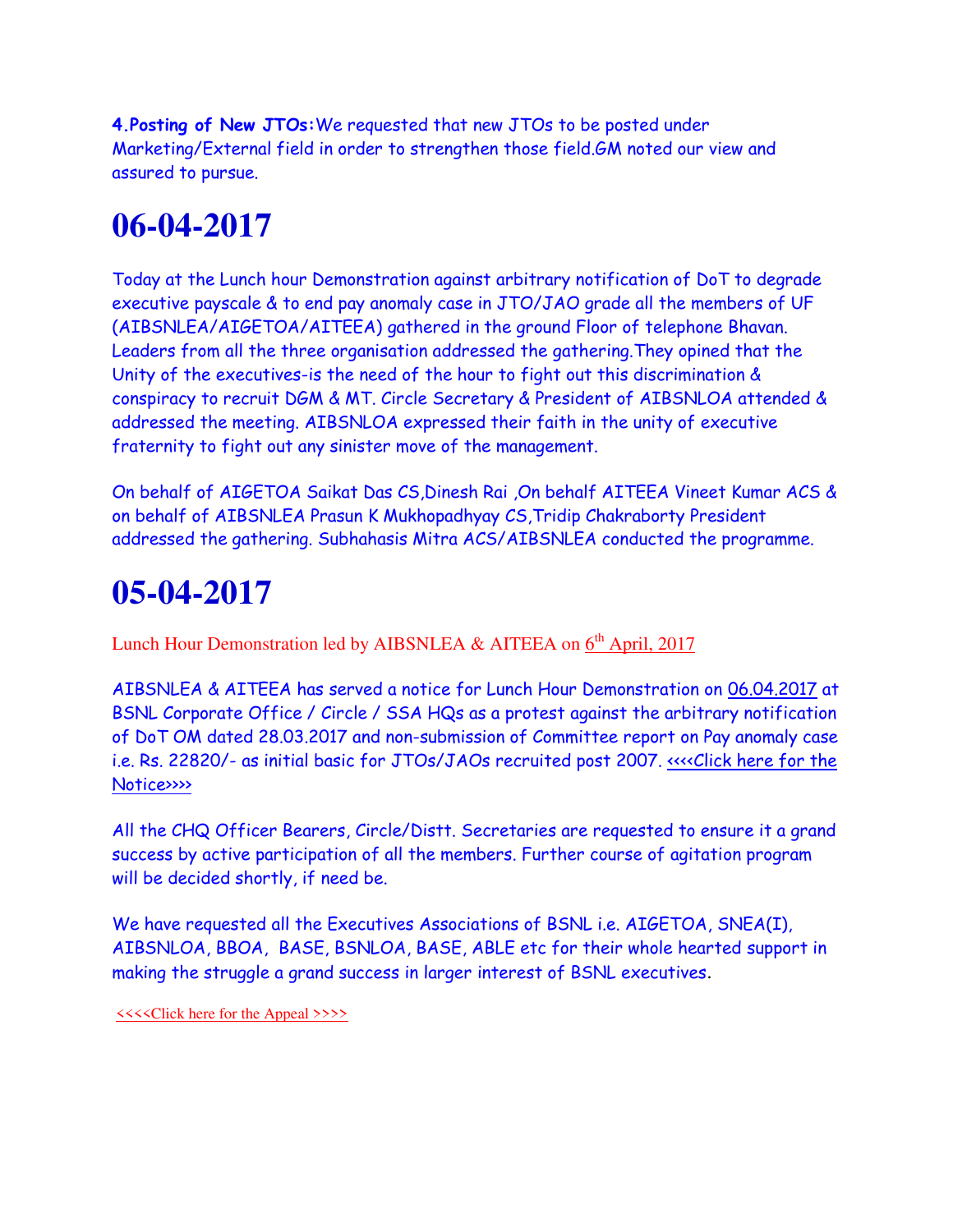Call Attention Day was observed throughout CTD in a befitting manner.Our membembers took part in the meeting in every workspot in the call of FORUM.In Telephone Bhaban President addressed the gathering justifying the 4 demands of Call Attention Day i,e

- **(1) Settle Wage Revision of BSNL Employees w.e.f. 01.01.2017.**
- **(2) Settle revision of pension from 01.01.2017.**
- **(3) Implement 30% Superannuation benefits to DR employees.**
- **(4) Calculate pension contribution on actual basic pay.**

### **04-04-2017**

Circle President & OS of AIBSNLEA/CTD attended the the Development meeting for 2017-18 called by CGM/CTD for all unions & associations today at 11-30 hours.The meeting lasted for about 3 hours.On our behalf President in his deliberation appreciated the initiatives taken by CGM as a leader of CTD.He put forth some suggestion for further development of CTD.Those are:

1)Staff ratio including executives should be increased in the Marketing & External fields in order to strengthen these fields.

2)Number & duration of Cash Collection Centre is to be increased in order to increase in revenue collection.

3)Lucrative & competitive plans for LL,BB & Mobile to be ascertained compared to private operators for market penetration & revenue growth.

4)Timely delivery of Telephone Bills to customers (Both LL & Mobiles) in order to minimise hardship of aged customers in particular.

5)Ensure adequate water supply in Telephone Bhavan itself.

CGM and other Ofiicers & participants appreciated our view & thanked for our positive contribution,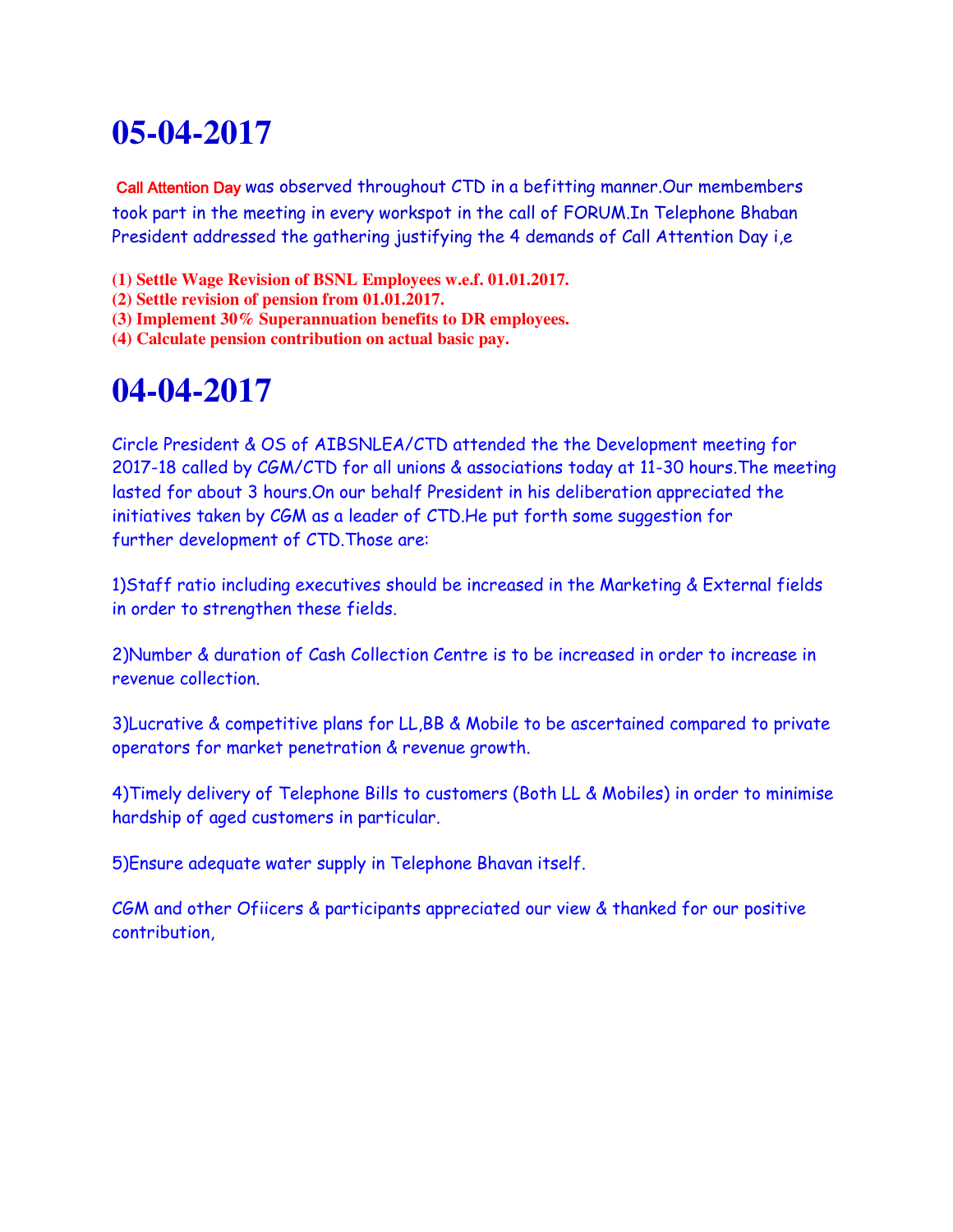BSNL Corporate Office declared list of Qualified candidates w.r.t. Limited Internal Competitive Examination (LICE) for promotion from Group 'C' to the grade of JTO (T) under 50% quota for the vacancy year 2015-16 held on 11-12-2016 - «<< Click here for [letter>>>>](http://www.aibsnleachq.in/forwarding.pdf) [<<<<List>>>](http://www.aibsnleachq.in/Annex%20%20%20-A.pdf) [<<<Final Key>>>>](http://www.aibsnleachq.in/final%20key.pdf)

### **03-04-2017**

Organise Call Attention Day powerfully on 05.04.2017:As per the decision taken in the meeting of Unions and Associations, held at New Delhi on 15.03.2017, Call Attention Day is to be observed on 05.04.2017, by wearing demands badges and conducting gate meetings.

#### ::::::::::Demands ::::::::::

(1) Settle Wage Revision of BSNL Employees w.e.f. 01.01.2017.

(2) Settle revision of pension from 01.01.2017.

(3) Implement 30% Superannuation benefits to DR employees.

(4) Calculate pension contribution on actual basic pay.

All the CHQ Office Bearers, Circle/District Secretaries are requested to organise the programme effectively, in coordination with other Unions and Associations. In case of holiday on 05.04.2017 on account of Ram Navami in some of the Circles; decision can be taken locally, in consultation with other Unions and Associations, to conduct the programme on some other date. «<< Click here for notification >>>

## **01-04-2017**

AIBSNLEA & AITEEA decided to hold lunch hour demonstration on 6<sup>th</sup> April, 2017 at BSNL Corporate Office, New Delhi, Circle / SSA HQs to protest against the arbitrary notification of OM dated 28.03.2017 by DoT for intermediatery pay scales E1A & E2A instead of standard pay scales of E2 & E3 pay scales & non settlement of pay anomaly Rs. 22820/- pay fixation case of JTO/JAO post recruited 2007.

All the CHQ Officer Bearers, Circle/Distt. Secretaries are requested to ensure their active participation. Further course of agitation programmes will be decided shortly.

We also request all the Executives Associations of BSNL i.e. AIGETOA, SNEA(I), AIBSNLOA, BBOA, BASE, BSNLOA, BASE, ABLE etc for their support in making the struggle a success in larger interest of BSNL executives. Notice will follow.